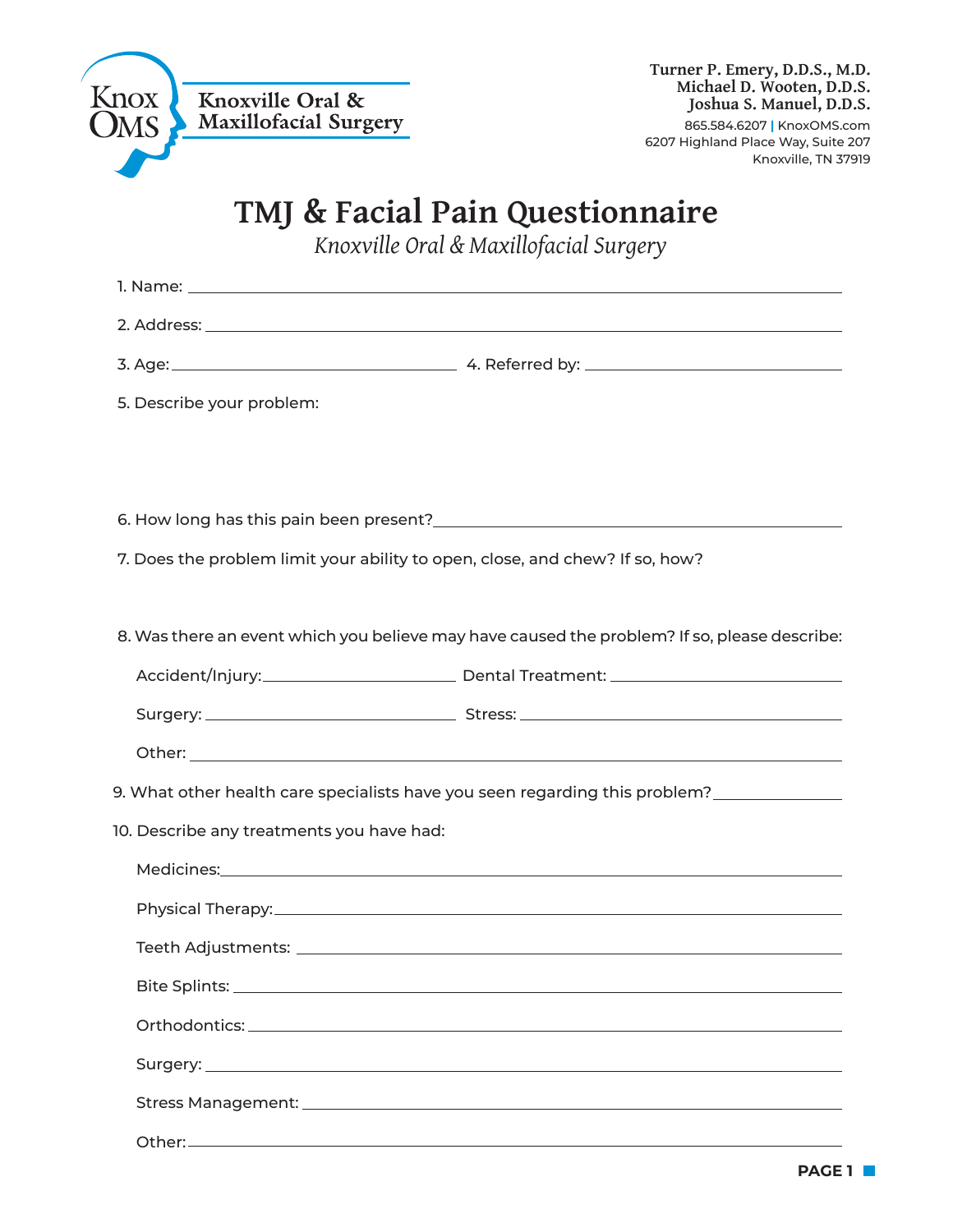| 11. Which side hurts? (Check One):<br>$\Box$ Right                                                                                                                                                                                                  | $\Box$ Left                                                                                                                                                                                                                          | $\bigcap$ Both     | Neither    |  |  |  |
|-----------------------------------------------------------------------------------------------------------------------------------------------------------------------------------------------------------------------------------------------------|--------------------------------------------------------------------------------------------------------------------------------------------------------------------------------------------------------------------------------------|--------------------|------------|--|--|--|
| 12. Is the pain CONSTANT or OCCASIONAL (Check One):                                                                                                                                                                                                 |                                                                                                                                                                                                                                      | $\bigcap$ Constant | Occasional |  |  |  |
| 13. When is the pain worse? (Check One): Morning<br>$\Box$ Afternoon<br>$\Box$ Evening                                                                                                                                                              |                                                                                                                                                                                                                                      |                    |            |  |  |  |
| 14. Does anything you do make the pain worse? If so, what?______________________                                                                                                                                                                    |                                                                                                                                                                                                                                      |                    |            |  |  |  |
| 15. Does anything you do make the pain better, If so, what? ____________________                                                                                                                                                                    |                                                                                                                                                                                                                                      |                    |            |  |  |  |
| 16. Does it hurt to: $\Box$ Move your jaw $\Box$ Chew $\Box$ Open wide $\Box$ Move side-to-side                                                                                                                                                     |                                                                                                                                                                                                                                      |                    |            |  |  |  |
| 17. Do you have or have you had any of the following?                                                                                                                                                                                               |                                                                                                                                                                                                                                      |                    |            |  |  |  |
| $\Box$ Sinus Problems<br>Migraine Headaches<br>Stressful Job<br>Sensitive Teeth<br>Arthritis<br><b>Back Pain</b><br>Ringing in Ears<br>Hearing Changes<br><b>Gum Disease</b><br>$\Box$ Allergies (If so, to what?):<br>List other medical problems: | $\mathsf{\mathsf{\mathsf{I}Headaches}}$<br>$\Box$ Depression<br>$\blacksquare$ Neck Ache<br>Trouble Sleeping<br>Home Stress<br>Earache<br>Dizziness<br>Irritable Bowel<br>Nervous Stomach<br>$\vert$ Ulcers<br>Mitral Valve Prolapse |                    |            |  |  |  |
| 18. Does your jaw joint make noise now? $\Box$ Yes $\Box$ No Has it in the past? $\Box$ Yes $\Box$ No                                                                                                                                               |                                                                                                                                                                                                                                      |                    |            |  |  |  |
|                                                                                                                                                                                                                                                     |                                                                                                                                                                                                                                      |                    |            |  |  |  |
| 19. Does your jaw ever lock open?__________________________Lock Closed?_____________________________                                                                                                                                                |                                                                                                                                                                                                                                      |                    |            |  |  |  |
|                                                                                                                                                                                                                                                     |                                                                                                                                                                                                                                      |                    |            |  |  |  |
| Can you do anything to prevent or treat this? __________________________________                                                                                                                                                                    |                                                                                                                                                                                                                                      |                    |            |  |  |  |
|                                                                                                                                                                                                                                                     |                                                                                                                                                                                                                                      |                    |            |  |  |  |
| 21. On a scale of 0-100, with 0 being no pain, and 100 being the<br>worst pain imaginable, how would you rate your current pain? ___________________                                                                                                |                                                                                                                                                                                                                                      |                    |            |  |  |  |
| 21. On a scale of 0-100, with 0 being no effect, and 100 being cannot                                                                                                                                                                               |                                                                                                                                                                                                                                      |                    |            |  |  |  |